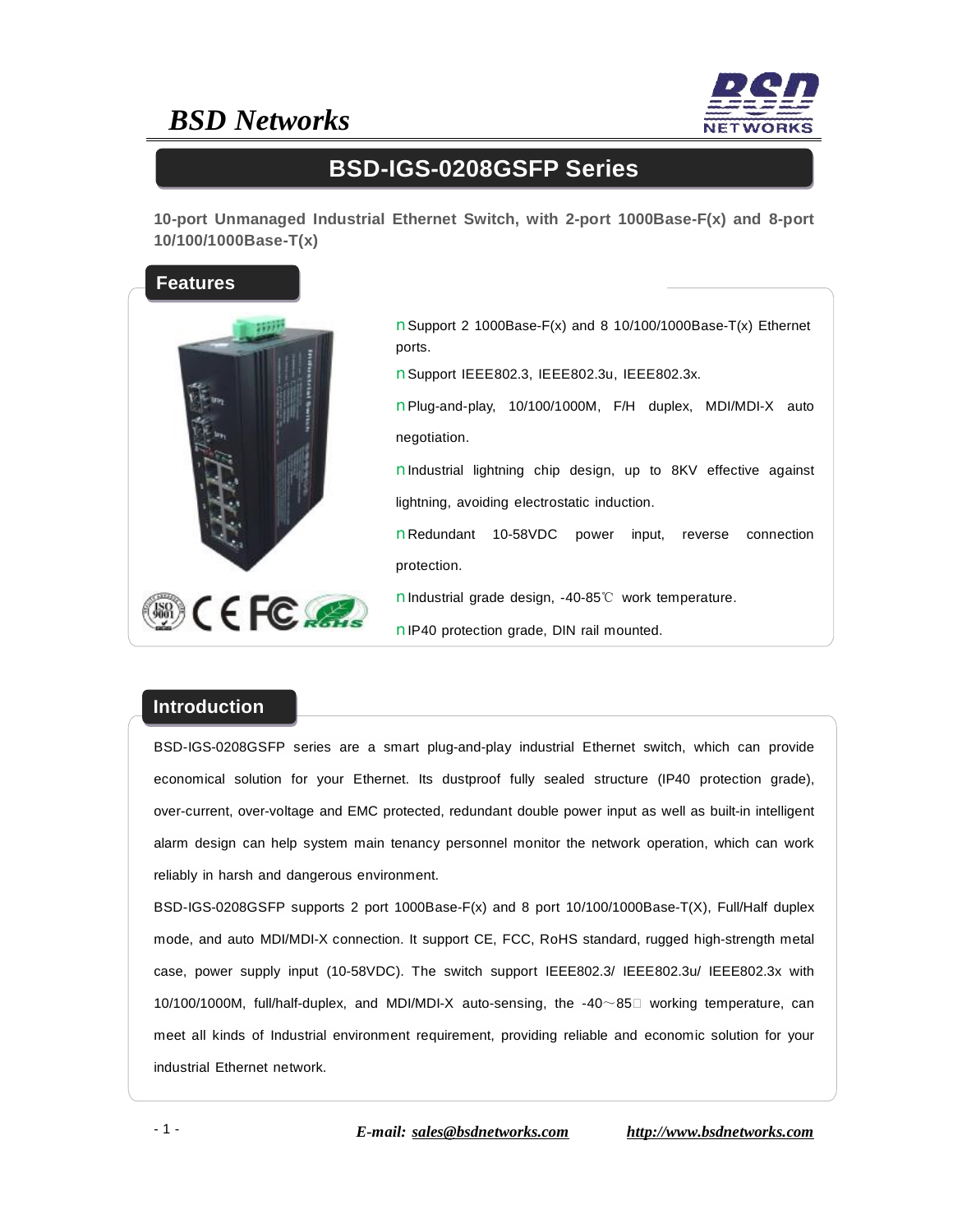

# *BSD Networks*

### **Specification**

| <b>Protocol</b>      | Standard: Support IEEE802.3, IEEE802.3u, IEEE802.3x                           |                                                                   |                                                       |  |
|----------------------|-------------------------------------------------------------------------------|-------------------------------------------------------------------|-------------------------------------------------------|--|
| <b>Standard</b>      | Flow control: IEEE802.3x flow control, back press flow control                |                                                                   |                                                       |  |
| Performance          | Forwarding Rate: 14.88Mpps                                                    |                                                                   |                                                       |  |
|                      | Transmission Mode: Store and Forward                                          |                                                                   |                                                       |  |
|                      | Cache Size: 2M                                                                |                                                                   |                                                       |  |
|                      | Backplane Bandwidth: 20Gbps                                                   |                                                                   |                                                       |  |
|                      | <b>MAC: 16K</b>                                                               |                                                                   |                                                       |  |
|                      | Delay Time: $<$ 5µs                                                           |                                                                   |                                                       |  |
| <b>Ethernet Port</b> | 10Base-T/100Base-TX/1000Base-TX Self-adaption, Half/full duplex and MDI/MDI-X |                                                                   |                                                       |  |
|                      | auto detect                                                                   |                                                                   |                                                       |  |
| <b>Fiber Port</b>    | 1000Base-X SFP slot                                                           |                                                                   |                                                       |  |
| Indicator            | Power Indicator                                                               |                                                                   | <b>PWR</b>                                            |  |
|                      | Port Indicator                                                                |                                                                   | LINK / ACT                                            |  |
| <b>Power Supply</b>  | Input Voltage                                                                 |                                                                   | DC24V 1A (DC10-58V)                                   |  |
|                      | Connector                                                                     |                                                                   | 6 bit 5.08mm Removable terminal block                 |  |
|                      | No-load Consumption                                                           |                                                                   | <4W                                                   |  |
|                      | <b>Protection Mechanism</b>                                                   |                                                                   | Overload Protection / Reverse Connection Protection / |  |
|                      |                                                                               |                                                                   | <b>Redundancy Protection</b>                          |  |
|                      | Casing: Aluminum-alloy Case                                                   |                                                                   |                                                       |  |
|                      | IP Grade: IP40 protection                                                     |                                                                   |                                                       |  |
|                      | Dimension: 143*104*48mm(L*W*H)                                                |                                                                   |                                                       |  |
| <b>Mechanical</b>    | Weight: 500g                                                                  |                                                                   |                                                       |  |
|                      | Installation: DIN-rail mounting, wall mounting                                |                                                                   |                                                       |  |
| <b>Environmental</b> | Operating Temperature: -40 to 85°C                                            |                                                                   |                                                       |  |
|                      | Storage Temperature: -40 to 85°C                                              |                                                                   |                                                       |  |
|                      | Ambient Relative Humidity: 5% to 95% (non-condensing)                         |                                                                   |                                                       |  |
| <b>Certification</b> | CE, FCC, RoHS                                                                 |                                                                   |                                                       |  |
|                      | Safety                                                                        | <b>UL508</b>                                                      |                                                       |  |
|                      | EMI                                                                           | FCC CFR47 Part 15, EN55022/CISPR22, Class A                       |                                                       |  |
|                      | EMS                                                                           | IEC61000-4-2(ESD) $\pm$ 8kV(contact), $\pm$ 15kV(air)             |                                                       |  |
|                      |                                                                               | IEC61000-4-3(RS) 10V/m(80MHz-2GHz)                                |                                                       |  |
| <b>Industry</b>      |                                                                               | IEC61000-4-4(EFT) Power Port: ±4kV, Data Port: ±2kV               |                                                       |  |
| <b>Standards</b>     |                                                                               | IEC61000-4-5(Surge) Power Port: ±2kV/DM, ±4kV/CM, Data Port: ±2kV |                                                       |  |
|                      |                                                                               | IEC61000-4-6(CS) 3V(10kHz-150kHz), 10V(150kHz-80MHz)              |                                                       |  |
|                      | Machinery                                                                     | IEC60068-2-6 (Vibration)                                          |                                                       |  |
|                      |                                                                               | IEC60068-2-27 (Shock)                                             |                                                       |  |
|                      |                                                                               | IEC60068-2-32 ( Free Fall )                                       |                                                       |  |
| Warranty             | 5-years                                                                       |                                                                   |                                                       |  |